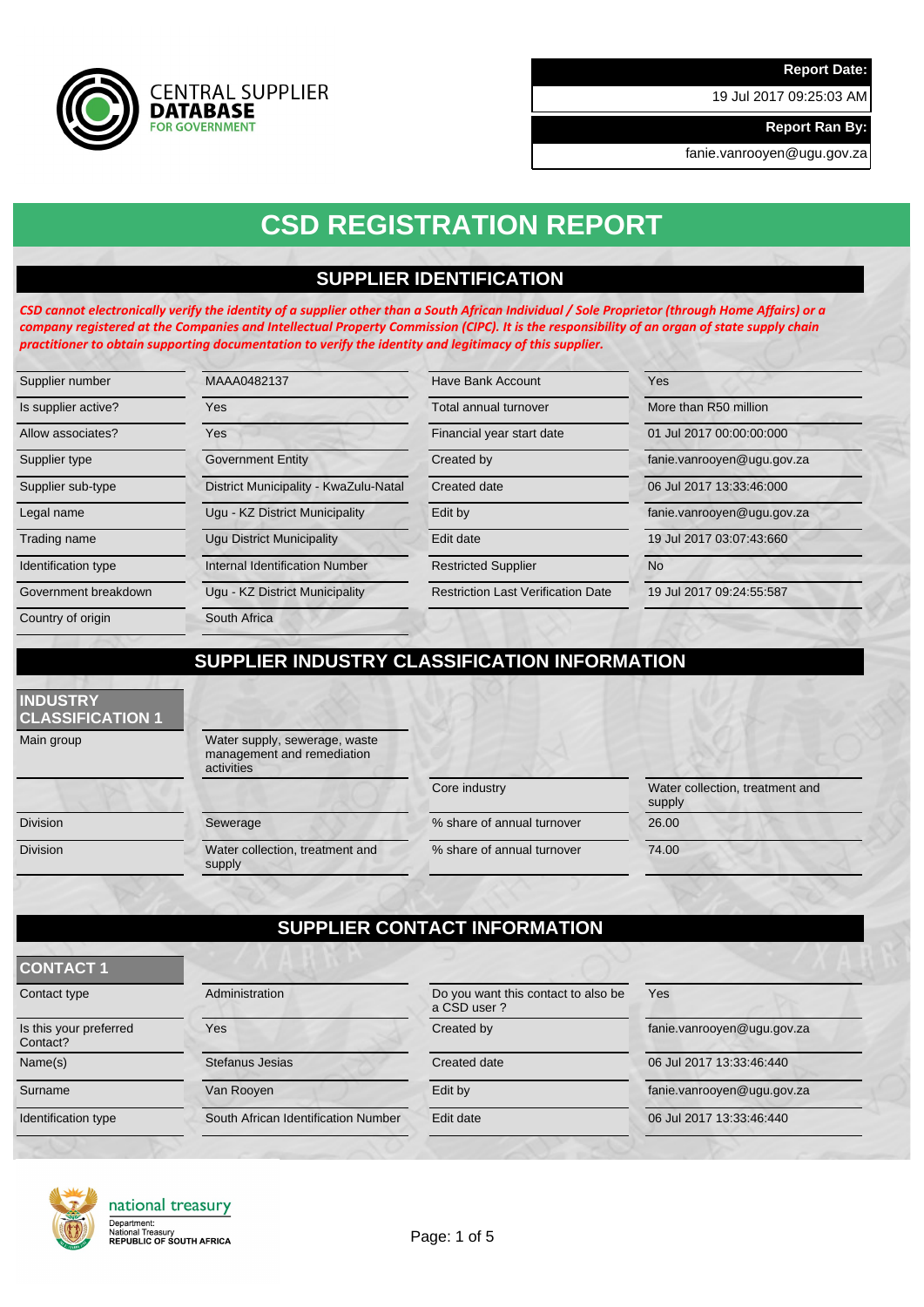19 Jul 2017 09:25:03 AM

**Report Ran By:**

fanie.vanrooyen@ugu.gov.za



Yes

# **CSD REGISTRATION REPORT**

Prefer communication via email

Email address fanie.vanrooyen@ugu.gov.za Cellphone number 079 494 7293

### **CONTACT 2**

| Contact type |  |
|--------------|--|
|              |  |

email

telephone

| Is this your preferred<br>Contact? |
|------------------------------------|
| Name(s)                            |
| Surname                            |
| <b>Identification type</b>         |
| Prefer communication via           |

| UUNTAUT Z                             |                                     |                                                    |                            |
|---------------------------------------|-------------------------------------|----------------------------------------------------|----------------------------|
| Contact type                          | <b>Bid Office</b>                   | Email address                                      | ntokozo.mkhize@ugu.gov.za  |
| Is this your preferred<br>Contact?    | <b>No</b>                           | Telephone number                                   | 0396885743                 |
| Name(s)                               | <b>Ntokozo Milicent</b>             | Cellphone number                                   | 072 051 0576               |
| Surname                               | <b>Mkhize</b>                       | Fax number                                         | 0396822646                 |
| Identification type                   | South African Identification Number | Website address                                    | www.ugu.gov.za             |
| Prefer communication via<br>email     | Yes                                 | Do you want this contact to also be<br>a CSD user? | Yes                        |
| Prefer communication via<br>telephone | Yes                                 | Created by                                         | fanie.vanrooyen@ugu.gov.za |
|                                       |                                     | Created date                                       | 06 Jul 2017 13:33:46:567   |
|                                       |                                     | Edit by                                            | fanie.vanrooyen@ugu.gov.za |
|                                       |                                     | Edit date                                          | 06 Jul 2017 13:33:46:567   |

# **SUPPLIER ADDRESS INFORMATION**

| <b>ADDRESS1</b>              |                       |                     |                            |
|------------------------------|-----------------------|---------------------|----------------------------|
| Is this a preferred address? | Yes                   | Postal code         | 4240                       |
| Address line 1               | 28 Connor Street      | <b>Ward Number</b>  | 18                         |
| Address line 2               | Port Shepstone        | Country             | South Africa               |
| Suburb                       | Port Shepstone SP     | Created by          | fanie.vanrooyen@ugu.gov.za |
| Province                     | KwaZulu-Natal         | Created date        | 06 Jul 2017 13:33:46:253   |
| Municipality                 | <b>Hibiscus Coast</b> | Edit by             | fanie.vanrooyen@ugu.gov.za |
| City                         | Port Shepstone        | Edit date           | 06 Jul 2017 13:33:46:253   |
|                              |                       |                     |                            |
| <b>ADDRESS 2</b>             |                       |                     |                            |
| Is this a preferred address? | <b>No</b>             | Postal code         | 4240                       |
| Address line 1               | P O Box 33            | <b>Ward Number</b>  | 18                         |
| Address line 2               | Port Shepstone        | Country             | South Africa               |
| Suburb                       | Port Shepstone SP     | Created by          | fanie.vanrooyen@ugu.gov.za |
| Province                     | KwaZulu-Natal         | <b>Created date</b> | 06 Jul 2017 13:33:46:253   |



# national treasury

Department:<br>National Treasury<br>REPUBLIC OF SOUTH AFRICA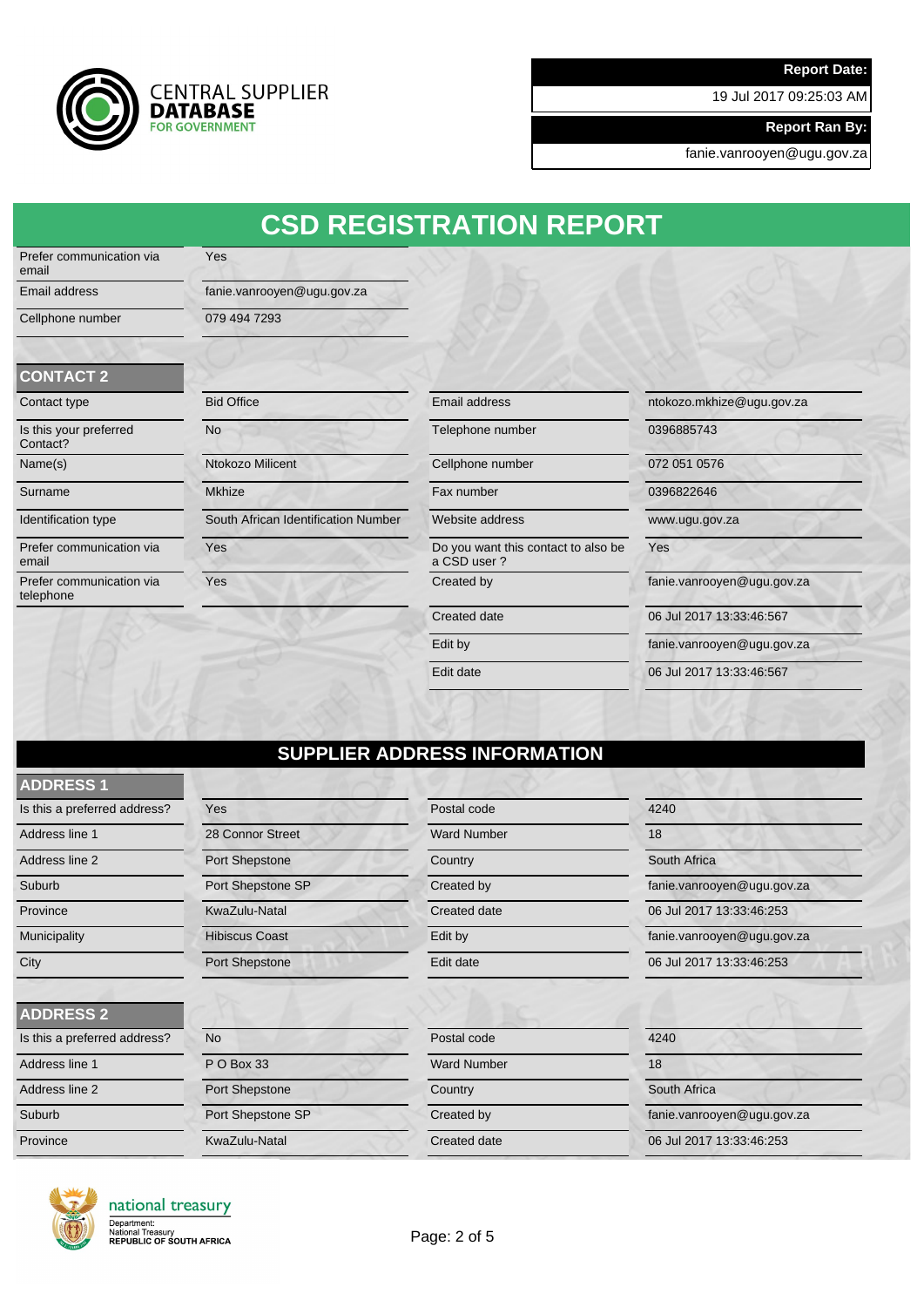19 Jul 2017 09:25:03 AM

**Report Ran By:**

fanie.vanrooyen@ugu.gov.za



| Municipality | <b>Hibiscus Coast</b>                                                               | Edit by                      | fanie.vanrooyen@ugu.gov.za                                                                                                                                                                                                                                                                                                                                                                                                                                                                                                                                                       |
|--------------|-------------------------------------------------------------------------------------|------------------------------|----------------------------------------------------------------------------------------------------------------------------------------------------------------------------------------------------------------------------------------------------------------------------------------------------------------------------------------------------------------------------------------------------------------------------------------------------------------------------------------------------------------------------------------------------------------------------------|
| City         | Port Shepstone                                                                      | Edit date                    | 06 Jul 2017 13:33:46:253                                                                                                                                                                                                                                                                                                                                                                                                                                                                                                                                                         |
|              |                                                                                     |                              |                                                                                                                                                                                                                                                                                                                                                                                                                                                                                                                                                                                  |
|              |                                                                                     | <b>SUPPLIER BANK ACCOUNT</b> |                                                                                                                                                                                                                                                                                                                                                                                                                                                                                                                                                                                  |
|              | supporting documentation to verify that this bank account belongs to this supplier. |                              | The "Bank Verification Status" field indicates that the bank account details submitted by the supplier exist at the bank and that the bank<br>account details are valid. However, as this supplier does not have an identifying number (like a South African ID number, or Company<br>Registration number, or NPO number or Trust number) linked to their bank account details at their respective bank, the CSD system cannot<br>electronically verify that the bank account belongs to the specific supplier. The supply chain practitioner is therefore responsible to obtain |

| <b>BANK ACCOUNT 1</b>           |                          |                                      |           |
|---------------------------------|--------------------------|--------------------------------------|-----------|
| Is this a preferred account?    | Yes                      | Foreign Bank Account                 | <b>No</b> |
| Edit date                       | 19 Jul 2017 03:07:43:660 | Is the identifier linked at the bank | <b>No</b> |
| <b>Bank Verification Status</b> | <b>Verification Sent</b> | Is this a Shared Funding Account     | <b>No</b> |
|                                 |                          |                                      |           |

# **TAX INFORMATION**

*The "Overall Tax Status" field indicates the compliance status of the tax information submitted. However, as this supplier does not have an identifying number (like a South African ID number, or Company Registration number, or Trust number) linked to their tax details at SARS, the ^ƐLJƐƚĞŵĐĂŶŶŽƚĞůĞĐƚƌŽŶŝĐĂůůLJǀĞƌŝĨLJƚŚĂƚƚŚĞƚĂdžƌĞĨĞƌĞŶĐĞŶƵŵďĞƌƐďĞůŽŶŐƐƚŽƚŚĞƐƉĞĐŝĨŝĐƐƵƉƉůŝĞƌ͘dŚĞƌŝƐŬŝƐŚŽǁĞǀĞƌƉĂƌƚŝĂůůLJŵŝƚŝŐĂƚĞĚ by the SARS Tax Compliance Status (TCS) PIN Number, successfully provided by the Supplier. The supply chain practitioner is however still responsible to obtain supporting documentation to verify that the tax reference numbers belongs to this supplier.*

| VAT number                        | 4890103288                                                                                          | Would you like to receive<br>notifications? | <b>Yes</b>                      |
|-----------------------------------|-----------------------------------------------------------------------------------------------------|---------------------------------------------|---------------------------------|
| <b>VAT Status</b>                 | The PIN number exists but the tax<br>number supplied does not match<br>with the tax number that SAR | <b>Overall Tax Status</b>                   | <b>Non-Compliant Tax Status</b> |
| Is this supplier a VAT<br>vendor? | Yes                                                                                                 | Tax compliance status pin<br>provided       | Yes                             |
| PAYE number                       | 7440707844                                                                                          | Created by                                  | fanie.vanrooyen@ugu.gov.za      |
| <b>PAYE Status</b>                | Non-compliant tax status found                                                                      | Created date                                | 06 Jul 2017 13:33:46:677        |
| Are you Registered with<br>SARS?  | Yes                                                                                                 | Edit by                                     | fanie.vanrooyen@ugu.gov.za      |
| Last validation date              | 19 Jul 2017 09:25:00:000                                                                            | Edit date                                   | 19 Jul 2017 09:24:55:570        |
|                                   |                                                                                                     |                                             |                                 |

## **COMPANY COMMODITIES INFORMATION**



national treasury Department:<br>National Treasury<br>REPUBLIC OF SOUTH AFRICA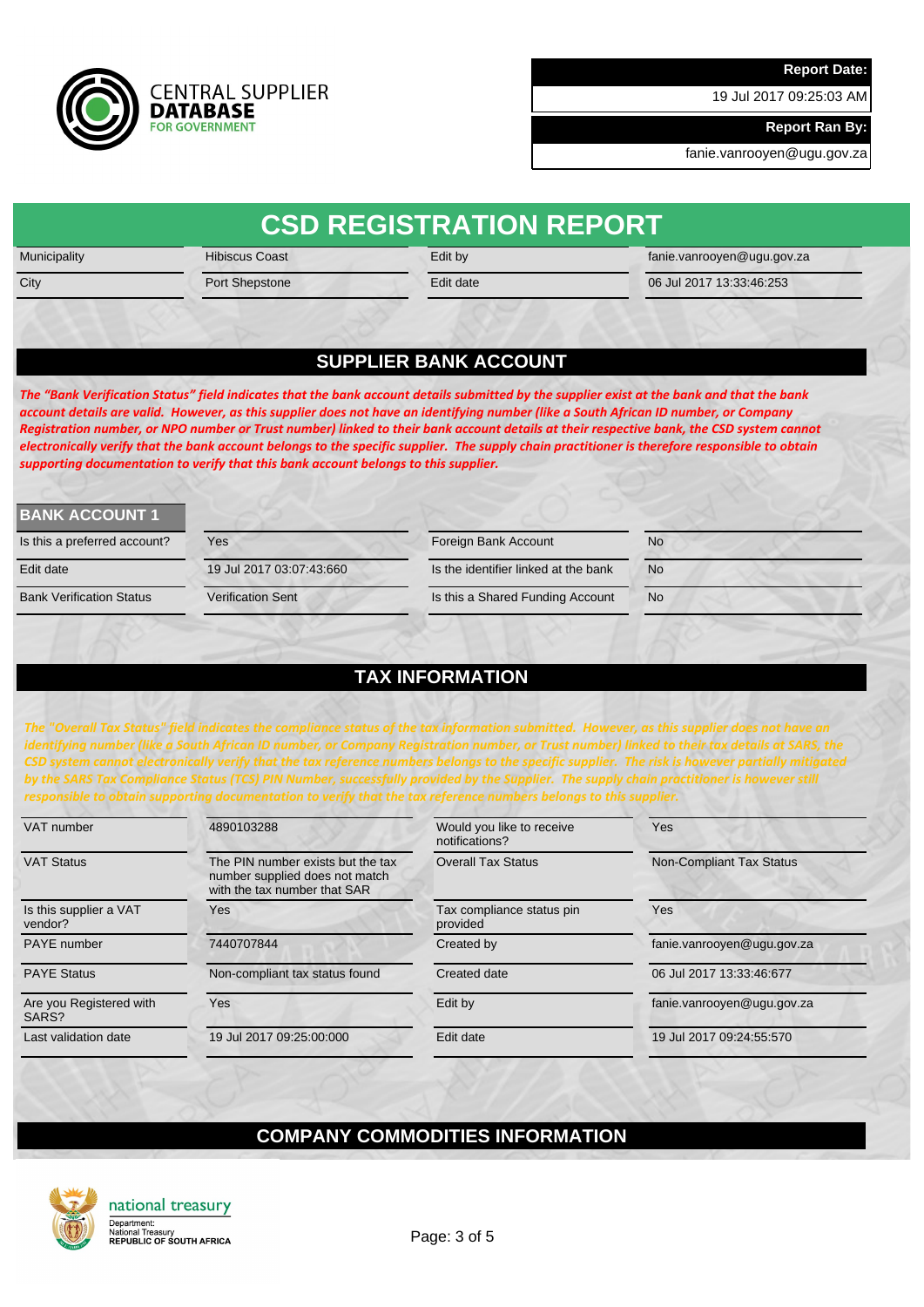19 Jul 2017 09:25:03 AM

**Report Ran By:**

fanie.vanrooyen@ugu.gov.za



# **CSD REGISTRATION REPORT**

### **COMMODITY 1**

Name Water and Sewerage Supply in KwaZulu-Natal Ugu District Area Description Water and Sewerage Supply in KwaZulu-Natal South Coast Ugu District area Commodity family **Edit date** Edit date 06 Jul 2017 13:33:46:753

Created date 06 Jul 2017 13:33:46:753

Edit by fanie.vanrooyen@ugu.gov.za

Created by fanie.vanrooyen@ugu.gov.za Location PROVINCE: KwaZulu-Natal DISTRICT: Ugu MUNICIPALITY: Ezingoleni; Hibiscus Coast; Umdoni; UMuziwabantu; Umzumbe; Vulamehlo;

## **B-BBEE INFORMATION**

Created by fanie.vanrooyen@ugu.gov.za Edit by fanie.vanrooyen@ugu.gov.za

Created date 06 Jul 2017 13:33:49:020 Edit date 06 Jul 2017 13:33:49:020

## **COMPANY DIRECTORS/MEMBERS/OWNERS INFORMATION**

| <b>DIRECTOR/</b><br><b>MEMBER 1</b>    |                                     |                                                      |                            |
|----------------------------------------|-------------------------------------|------------------------------------------------------|----------------------------|
| Director type                          | <b>Chief Executive Officer</b>      | Created date                                         | 06 Jul 2017 13:30:08:000   |
| Director status                        | Active                              | Edit by                                              | fanie.vanrooyen@ugu.gov.za |
| Name(s)                                | DHANPALAN DEVARAJ                   | Edit date                                            | 06 Jul 2017 13:30:08:000   |
| Surname                                | <b>NAIDOO</b>                       | <b>Restricted Supplier</b>                           | <b>No</b>                  |
| Country                                | South Africa                        | <b>Restriction Last Verification Date</b>            | 19 Jul 2017 09:24:55:603   |
| Identification type                    | South African Identification Number | Government Employee                                  | <b>No</b>                  |
| South African identification<br>number | 6211085130083                       | Government Employee Last<br><b>Verification Date</b> | 19 Jul 2017 09:24:55:587   |
| Appointment date                       | 06 Jul 2017 00:00:00:000            | SA identification number Verified                    | Yes                        |
| Owner                                  | <b>No</b>                           | SA identification number<br>verification date        | 06 Jul 2017 13:33:46:737   |
| Created by                             | fanie.vanrooyen@ugu.gov.za          |                                                      |                            |

*The CSD does not automatically verify foreign company registration number, international securities identification number, foreign identification*  numbers, foreign passport numbers, work permit numbers, foreign bank accounts, B-BBEE, demographic and accreditation information. Organs of *State are required to manually verify this information with the applicable verification institutions as per their current policies and procedures.*



national treasury Department:<br>National Treasury<br>REPUBLIC OF SOUTH AFRICA